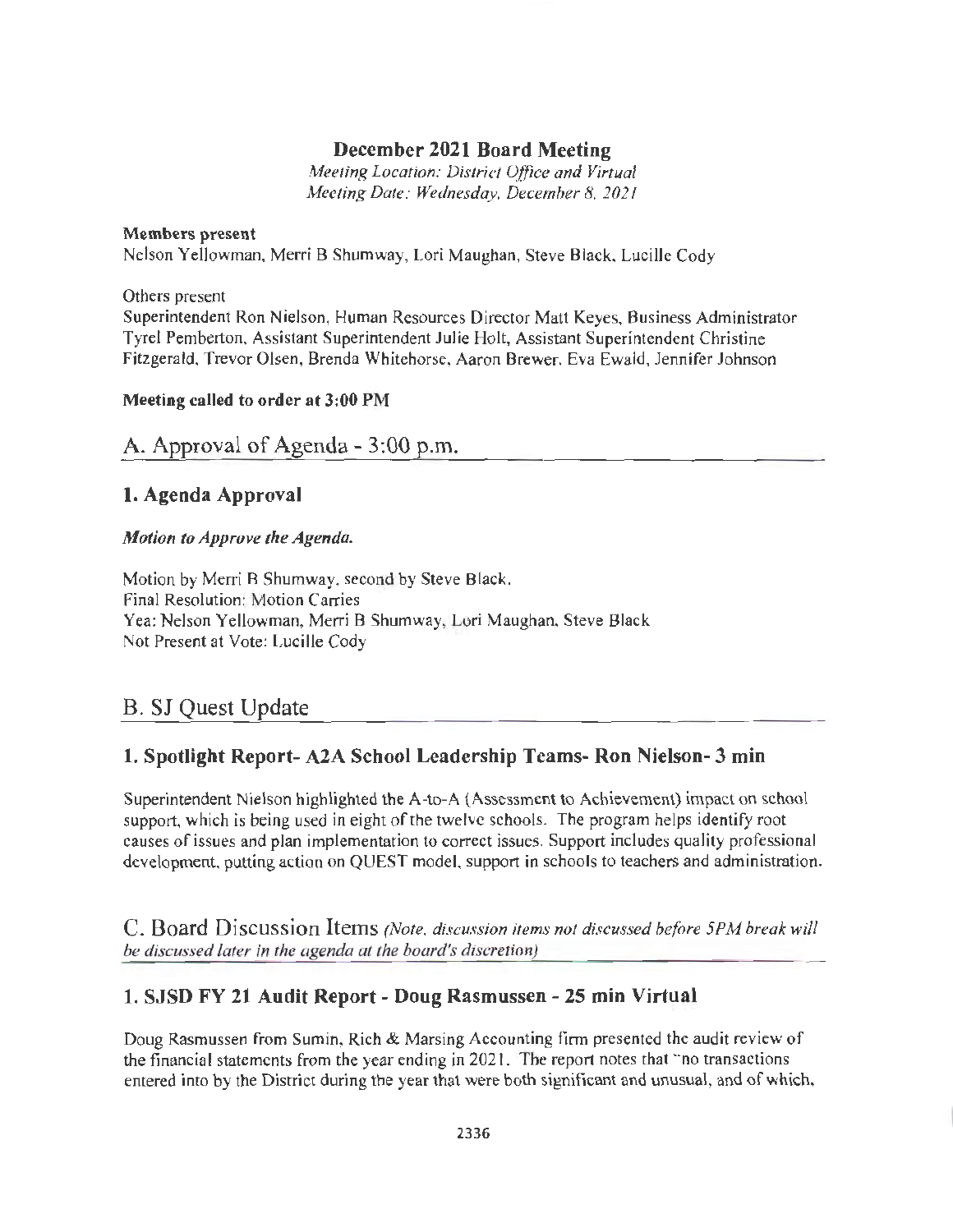under professional standards, we are required to inform you, or transactions for which there is a lack of authoritative guidance or consensus." The opinion from the Audit Report concludes that San Juan School district complied with the state requirements for the year ending June 30, 2021.

# **2. Update on Redistricting of Voting Districts- Mack McDonald - 30 min**

Lyman Duncan from San Juan County and Mack McDonald presented various map options to the school board. They noted that the county and legal teams responsible for the maps are currently accepting comments and concerns regarding the Redistricting proposal in process.

Some notable concerns include maps proposed may shift school board members out of their current voting areas. Some proposals have been received by the Navajo Nation. Current proposals being considered are: Option 8 and the NN Recommendation Map; Option B meets law and code the most, keeps everyone true to their current voting districts, and is minimal in adjustments. Mr. MacDonald noted that there is no State or District Code to rule keeping incumbents in their current voting districts, however Superintendent Nielson noted that the previous maps designed by the Special Master focused heavily on the incumbents remaining in their current voting districts.

Board Member Shumway noted that the Navajo Nation presented map or proposed Option B maps don't represent the constituents as they pertain to the schools they attend. As it is proposed, the board members may be included in areas in which they live and communicate best with the community so the parents and students in the communities can be served by the board member who understands the needs of the area.

Board Member Nelson Yellowman noted the proposed map splits schools in towns like Montezuma Creek and he agrees with Merri that Board Members should represent areas and not have communities that are so rural be split for the sake of percentages. It was further requested from the School Board members that the Board be allowed to present a map option that they believe will best represent their constituents, stakeholder and students. Mr. McDonald noted that the law for districting doesn't necessarily consider best representation of constituents, but focuses on equal opportunity.

Mr. McDonald stated that he will bring the concerns and requests to his committee and work with Superintendent Nielson regarding a proposal map from the School Board.

# **3. SJSD Concurrent / Early College- Christy Fitzgerald - 5 min**

Christy Fitzgerald shared the annual update on Early College and Concurrent Enrollment registrations. She indicated that some enrollments were lower, likely due to Covid-19 and internet access for students.

### **4. BES School Land Trust Amendment- Julie Holt- 3 min**

Blanding Elementary School Community Council requests that an amendment be made by taking remaining funds from the Take Home Library as a school-wide program, instead shifting the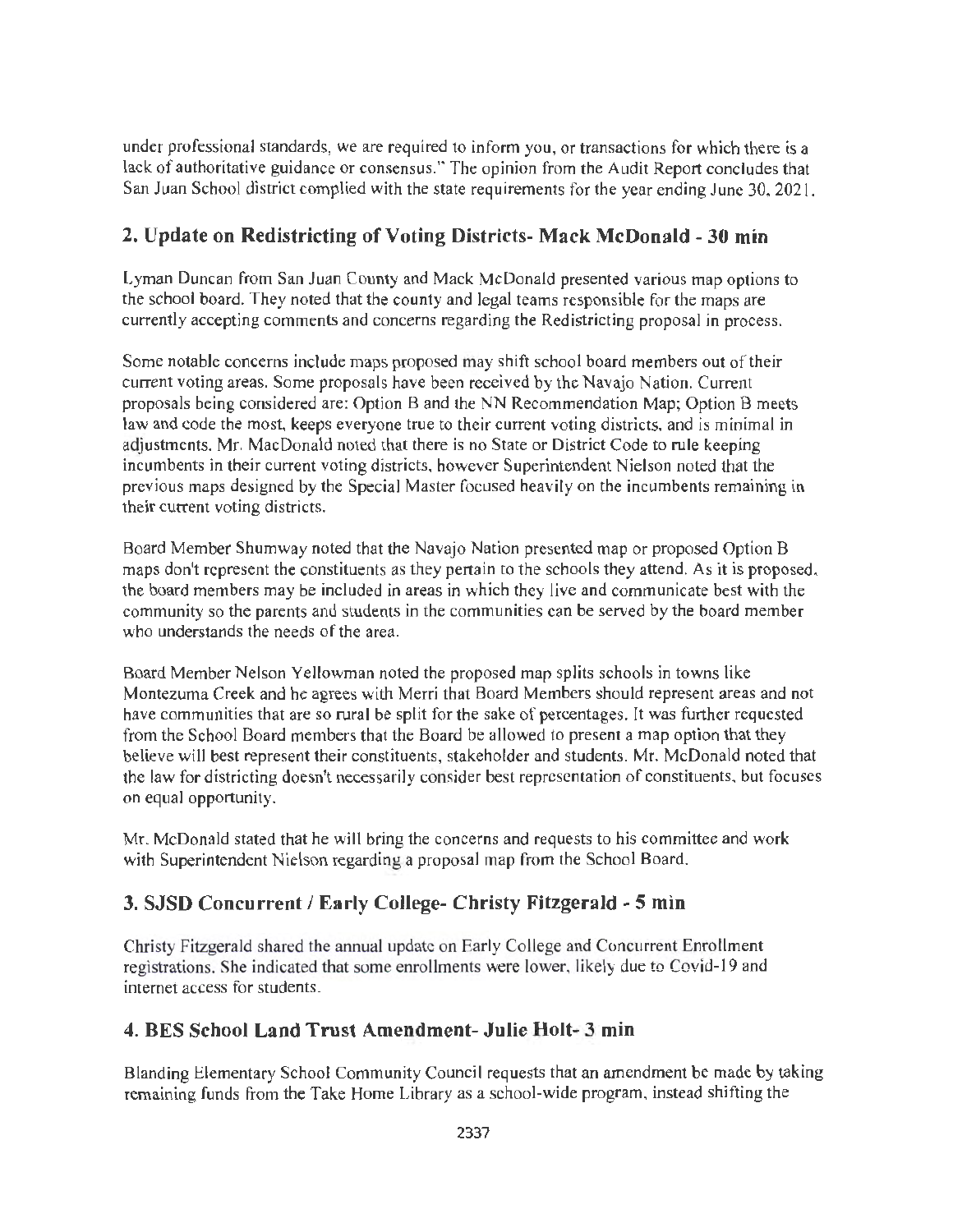program to a classroom-based program. This change will allow the para professional funds used for the program to be more directly focused on literacy and math goals, incentives, teacher stipends, and training, as well as increased focus on the 90-Day plan and ELA goals.

### **5. School Land Trust Training- Julie Holt & Christy Fitzgerald- 15 min**

Julie Holt and Christy Fitzgerald shared an overview of the responsibilities of the School Board as it pertains to School Land Trust plans and processes. They shared resources and publications from the State Website for the board, administration and School Community Councils to reference. They also shared the cycle of the School Land Trust plan development, state law and key groups involved.

### **6. School Land Trust 2020-2021 Final Report - Julie Holt & Christy Fitzgerald - 5 min**

Julie Holt and Christy Fitzgerald shared the School Land Trust 2020-21 Final Report Summary for all schools including allocations, carry-over (if any) and the Goals and Implementation Summaries for each school.

### **7. MHS Baseball Spend Plan - 2nd Opportunity for Public Input- Julie Holt- 1 min**

Julie Holt presented the proposed Spend Plan for MHS Baseball for a 2<sup>nd</sup> review.

## **8. ARL Grades 6-8 FFA Spend Plan- 3rd Opportunity for Public Input- Julie Holt- 1 min**

Julie Holt presented the proposed Spend Plan for ARL for a  $3<sup>rd</sup>$ , and possibly final, review.

## **9. Secondary Schools Winter Activities Schedule and applicable 150 Mile Forms - Ron Nielson - 5 min**

Adjustments to the Secondary Schools Winter Activities Schedules and applicable 150 Mile forms were presented for approval. Changes continue to be presented as delays in scheduling from Covid-19 caused some question in original schedules.

#### **10. 2022-2023 School Calendar- Matt Keyes- 10 min**

Matthew Keyes presented three (3) options for potential 2022-2023 School Year Calendars for the board consider review.

### **11. Mastering Council Meetings Snapshot- Steve Black- 10 min**

Board Member Steve Black provided training from the text Mastering Council Meetings, with a focus on the topic of making, amending and completing motions made.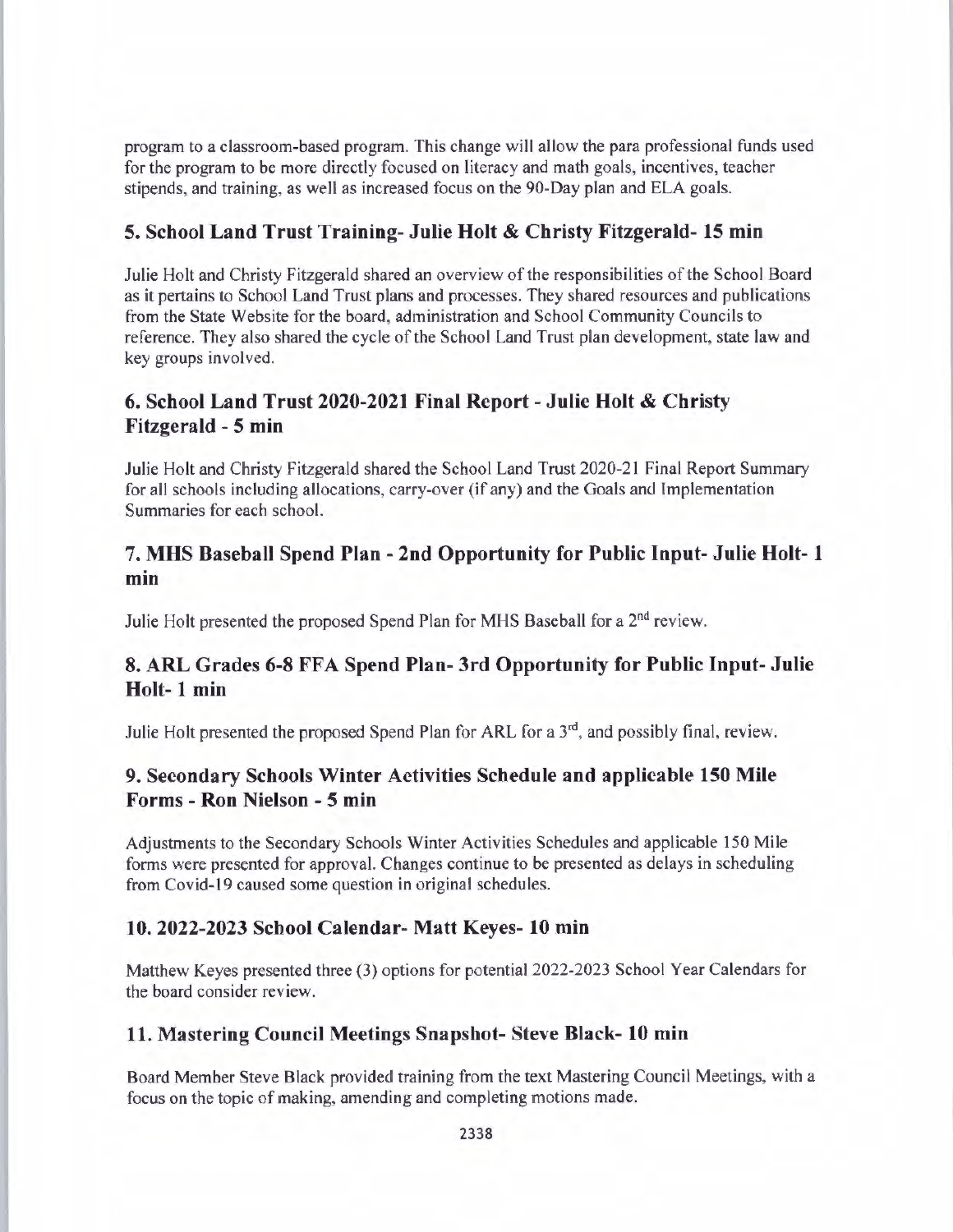# **12. COVID 19 2021-22 School Entry Plan- Ron Nielson- 5 min**

Superintendent Nielson shared the current district data regarding Covid-19 numbers in schools and protocols being conducted as applicable to the district Covid-19 plans. He noted there is no change needed as of this date.

# D. School/Director - Board Reflection Opportunity 4:00 p.m.

## **1. Bilingual/Heritage Department Report - Brenda Whitehorse - 10 min**

Heritage Language Director Brenda Whitehorse shared an overview of the Indian Education Programs and Goals, including Title Vl and Johnson O'Malley. She noted celebrations such as the Virtual Heritage Language Conference, the traditional hogans being added at Bluff Elementary School and Montezuma Creek Elementary School, the district-wide recognition of Native American Heritage Month and the many correlated activities being conducted, ongoing curriculum development in the secondary Navajo language classes and Heritage Language PLC's.

## **2. Federal Student Program Department Report - Trevor Olsen - 10 min**

Student Services Director Trevor Olsen shared the list of current Student Services and Federal Programs currently being utilized by the district, which is approximately 30 different programs. He shared goals for the department overall, which include: 1) implementation, sustainability and support, 2) prevention, 3) increase educational opportunities. Mr. Olsen shared some celebrations and collaborations with University of Utah, Tava Mental Health and San Juan County Youth Coalitions. Some major challenges for the programs and students include the increased need for mental health services, while the current agencies are simultaneously experiencing a decrease in resources. He also noted that there are pandemic related needs for increased social, emotional and basic needs supports for students district wide.

# E. Break  $(a)$  5:00 p.m.

# F. Welcome and Recognition of Guests - 6:00 p.m.

## G. SJ-2 Recognition Awards

### **1. San Juan Sweet Job Award: Celeste Dayish**

## **2. San Juan Sweet Job Award: Cambria Palmer**

## **H.** Citizen Comments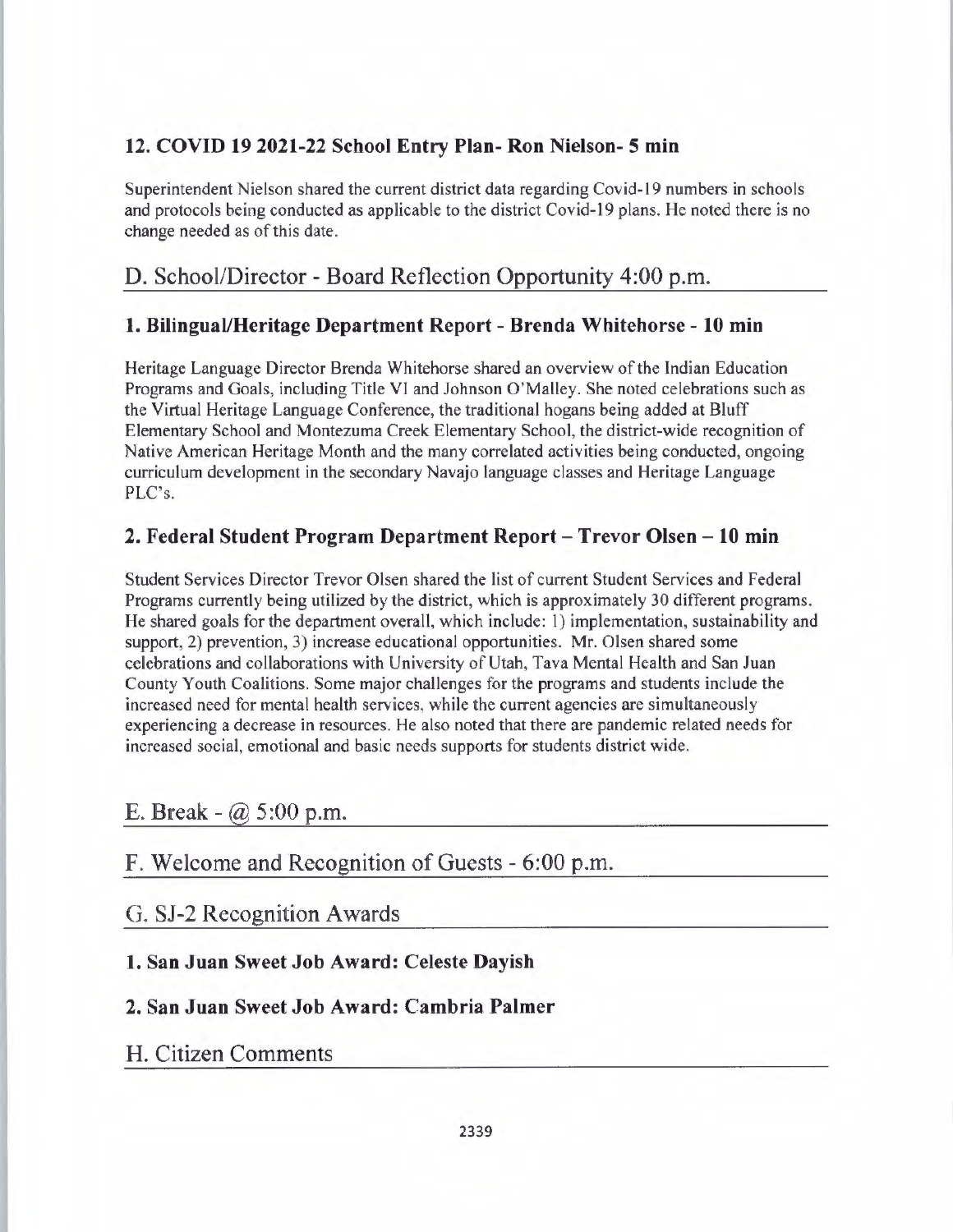# 1. Citizens' Comments

# I. Closed Session

# **1. Purchase, exchange or lease of real property**

## **2. Litigation** *(6:25 pm* - *6:27 pm)*

### *Motion to go into Closed Session to discuss pending or reasonably imminent Litigation.*

Motion by Merri B Shumway, second by Steve Black. Final Resolution: Motion Carries Yea: Nelson Yellowman, Merri B Shumway, Lori Maughan, Steve Black, Lucille Cody

### **3. Personnel** *(6:28pm- 7:18pm)*

### *Motion to go into Closed Session to discuss Personnel.*

Motion by Nelson Yellowman, second by Steve Black. Final Resolution: Motion Carries Yea: Nelson Yellowman, Merri B Shumway, Lori Maughan, Steve Black, Lucille Cody

# J. Consent Agenda

- **1. Minutes**
- **2. Revenue Reports**
- **3. Expenditure Reports**
- **4. School Expenditure Reports**
- **5. Monthly Checks**
- **6. Board Travel Reports**
- 7. **Personnel Report(s) and Information**
- **8. Home School Requests**
- **9. Student Hearings**
- **10. Approval of all Consent Agenda Items**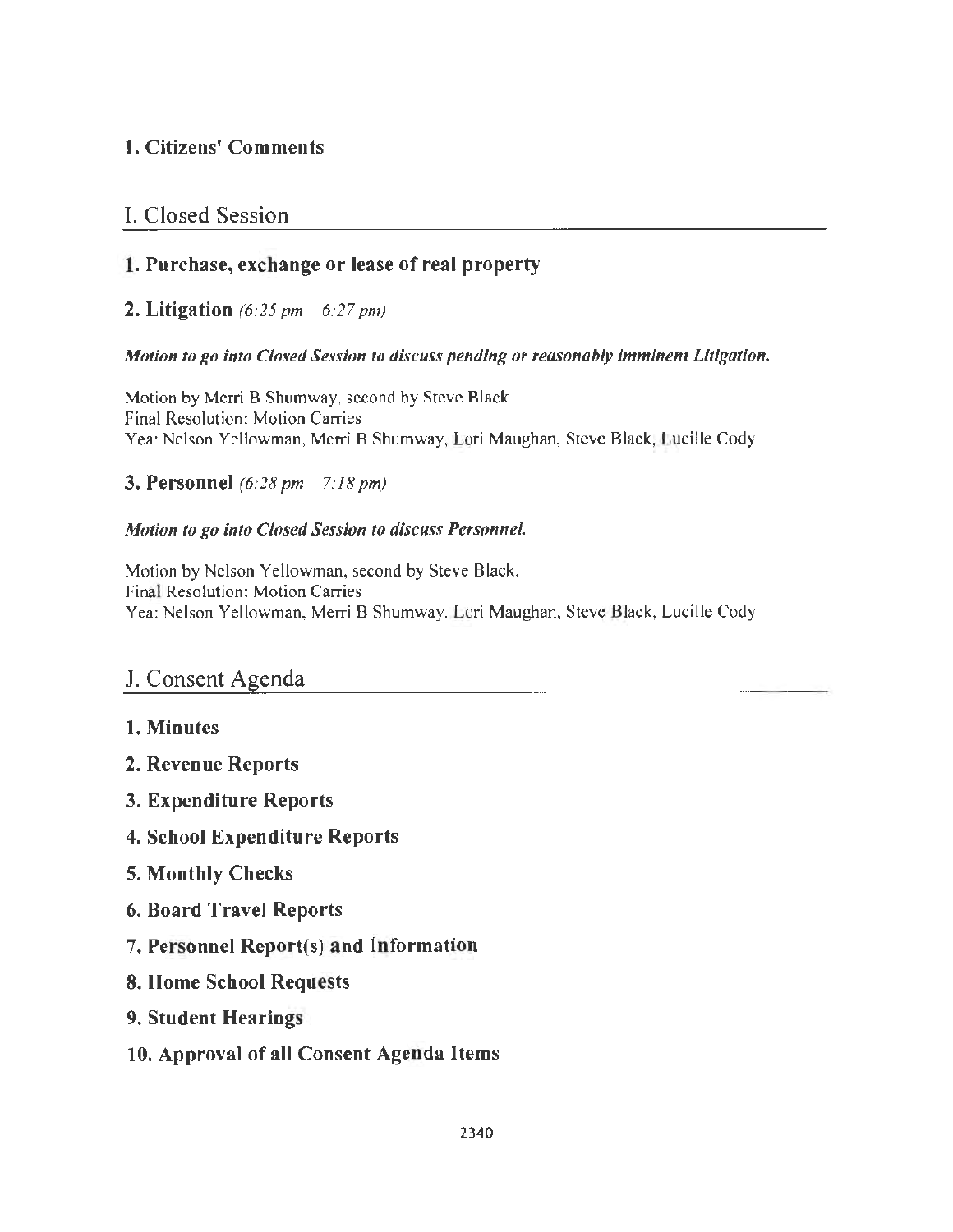### *Motion to Approve Consent Agenda.*

Motion by Lucille Cody, second by Steve Black. Final Resolution: Motion Carries Yea: Nelson Yellowman, Merri B Shumway, Lori Maughan, Steve Black, Lucille Cody

# K. Possible Action Items

# **1. COVID 19 Student Re-entry Plan Revisions**

*No Action Needed.* 

# **2. ARL Grades 6-8 FFA Spend Plan**

### *Motion to Approve theARL Grades 6-8 FFA Spend Plan.*

Motion by Steve Black, second by Nelson Yellowman. Final Resolution: Motion Carries Yea: Nelson Yellowman, Merri B Shumway, Lori Maughan, Steve Black, Lucille Cody

## **3. BES School Land Trust Amendment**

### *Motion to Approve the BES School Land Trust Amendment.*

Motion by Merri **B** Shumway, second by Steve Black. Final Resolution: Motion Carries Yea: Nelson Yellowman, Merri B Shumway, Lori Maughan, Steve Black, Lucille Cody

### **4. School Land Trust Timeline Approval 2021-22**  *Motion to Accept the School Land Trust Timeline.*

Motion by Merri B Shumway, second by Lucille Cody. Final Resolution: Motion Carries Yea: Nelson Yellowman, Merri B Shumway, Lori Maughan, Steve Black, Lucille Cody

## **5. 2022-2023 School Calendar**

*Motion to table the action item/or the school calendar and look at an additional calendar Option with Fall Break a week later in October.* 

Motion by Merri B Shumway, second by Nelson Yellowman.